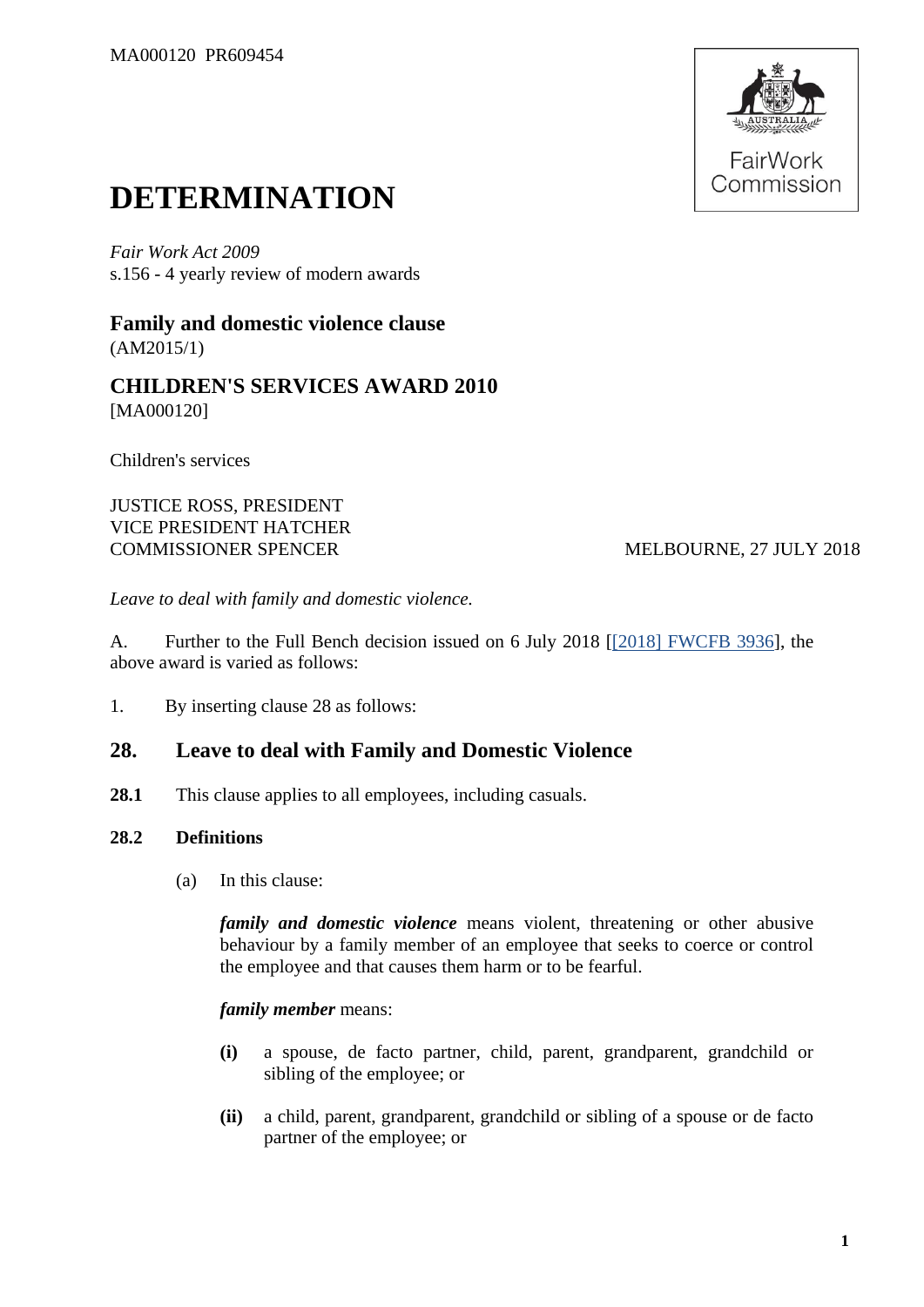- **(iii)** a person related to the employee according to Aboriginal or Torres Strait Islander kinship rules.
- **(b)** A reference to a spouse or de facto partner in the definition of *family member* in clause 28.2(a) includes a former spouse or de facto partner.

#### **28.3 Entitlement to unpaid leave**

An employee is entitled to 5 days' unpaid leave to deal with family and domestic violence, as follows:

- **(a)** the leave is available in full at the start of each 12 month period of the employee's employment; and
- **(b)** the leave does not accumulate from year to year; and
- **(c)** is available in full to part-time and casual employees.
- Note: 1. A period of leave to deal with family and domestic violence may be less than a day by agreement between the employee and the employer.

2. The employer and employee may agree that the employee may take more than 5 days' unpaid leave to deal with family and domestic violence.

#### **28.4 Taking unpaid leave**

An employee may take unpaid leave to deal with family and domestic violence if the employee:

- **(a)** is experiencing family and domestic violence; and
- **(b)** needs to do something to deal with the impact of the family and domestic violence and it is impractical for the employee to do that thing outside their ordinary hours of work.

Note:The reasons for which an employee may take leave include making arrangements for their safety or the safety of a family member (including relocation), attending urgent court hearings, or accessing police services.

#### **28.5 Service and continuity**

The time an employee is on unpaid leave to deal with family and domestic violence does not count as service but does not break the employee's continuity of service.

#### **28.6 Notice and evidence requirements**

#### **(a) Notice**

An employee must give their employer notice of the taking of leave by the employee under clause 28. The notice: